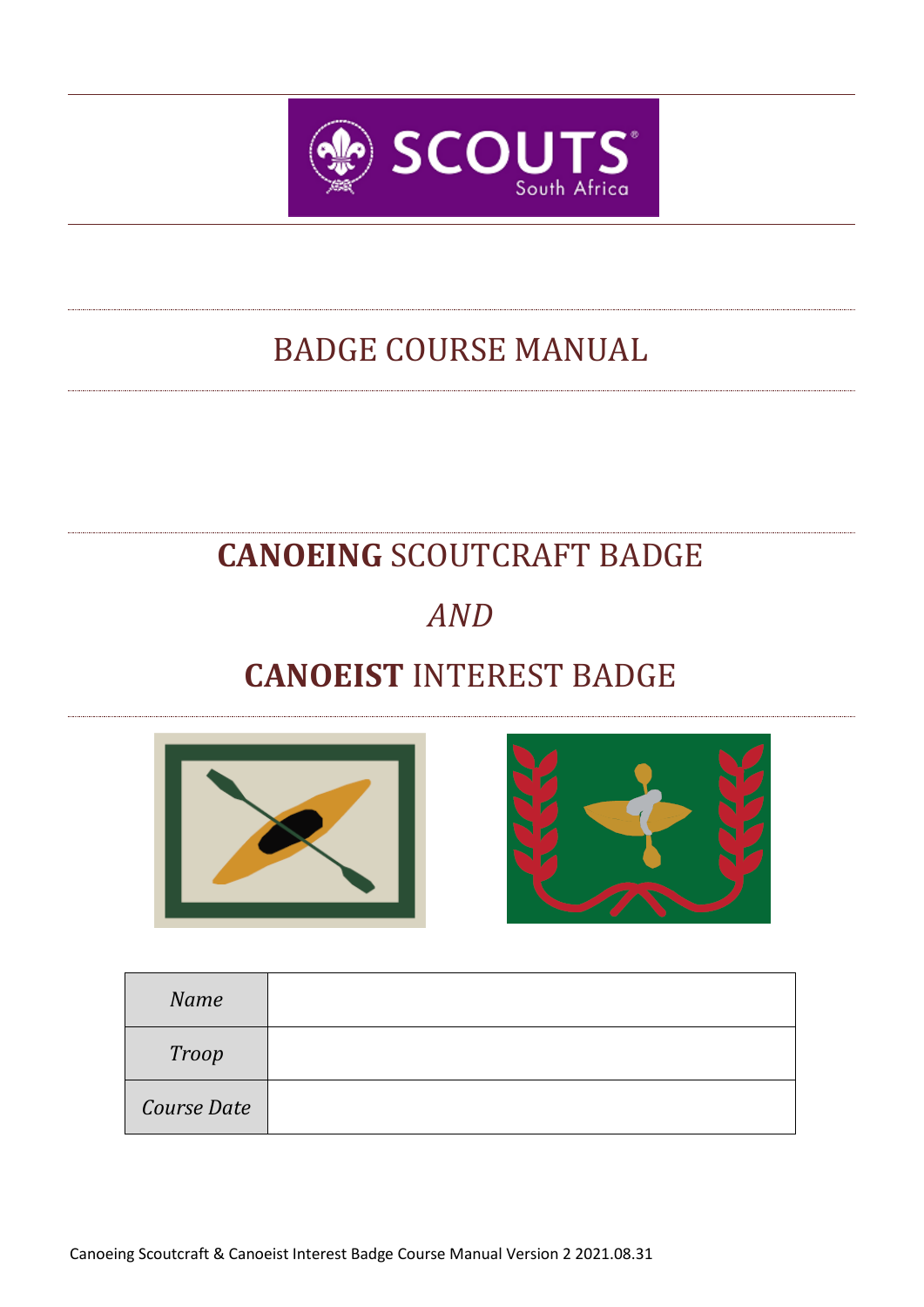# **CONTENTS**

| Section                                     | Page |
|---------------------------------------------|------|
| 1. Canoeing Scoutcraft - Badge Requirements | 3    |
| 2. Canoeist Interest - Badge Requirements   | 4    |
| 3. Choosing the right boat                  | 5    |
| 4. Kayak Material                           | 9    |
| 5.<br><b>Kayak Construction</b>             | 10   |
| 6. Parts of a canoe                         | 13   |
| 7. Parts of a paddle                        | 13   |
| 8. Equipment                                | 15   |
| 9. How to read a river                      | 17   |
| 10. Universal River Signs                   | 21   |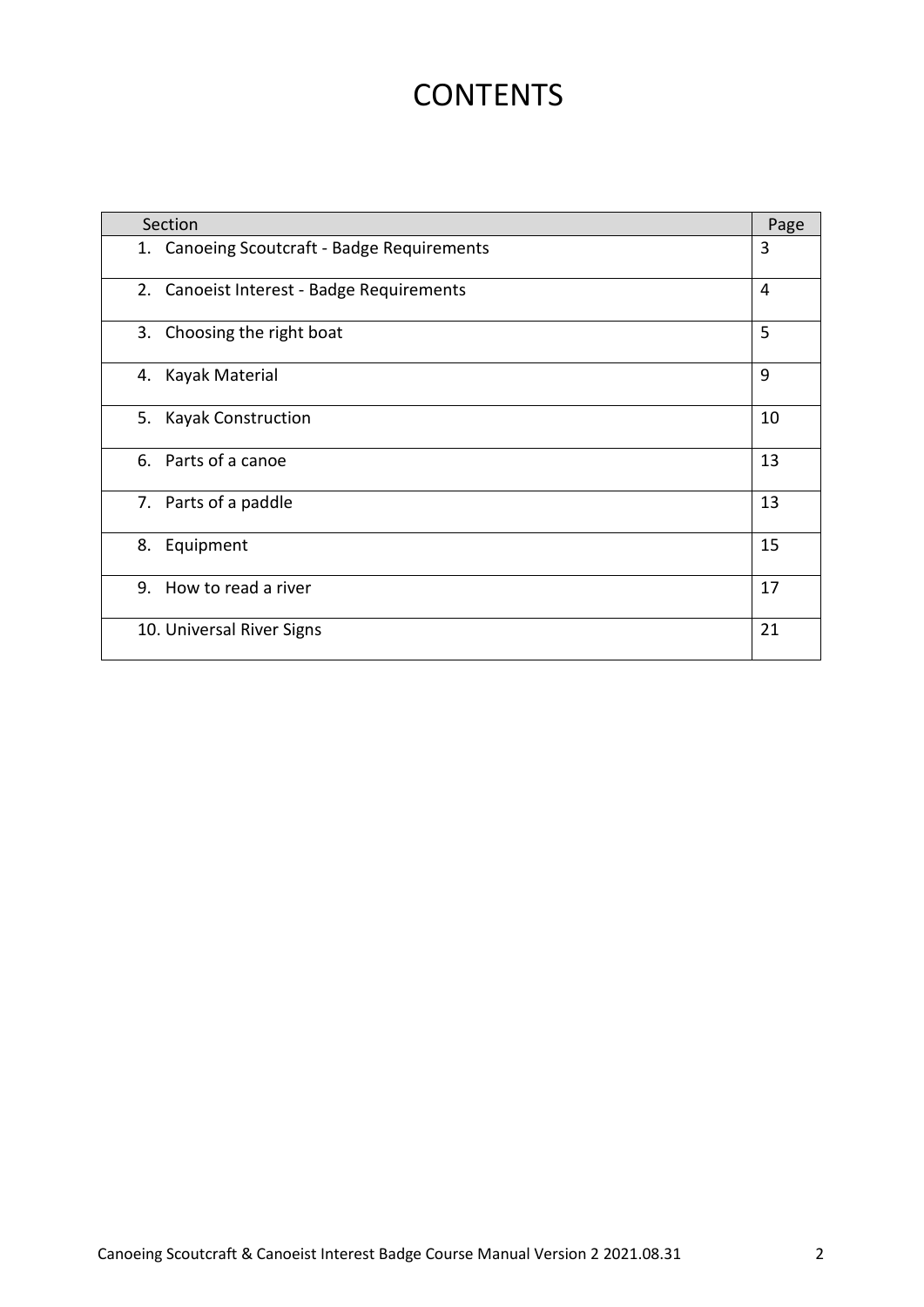# **Canoeing Scoutcraft - Badge Requirements**

- 1. Pass or have passed the requirements of the Swimming Scoutcraft Badge. .
- 2. Show knowledge of canoeing as a sport, and its value for healthy exercise.
- 3. Show knowledge of canoeing accessories, such as buoyancy, paddles, clothing items, rudders, seats, splash covers, etc. Discuss the advantages of the different types of accessories, and how to select these.
- 4. Discuss the various types of canoes available, the materials used in their construction, and how these apply to various forms of canoeing. Name the main parts of a canoe.
- 5. Demonstrate sound safety measures when canoeing, including the correct use of personal floatation devices, buoyancy, pre- check items, rules of the road and the buddy system.

#### DO EITHER POINT 6 OF POINT 7

- 6. Take charge of a Canadian canoe, with a bow paddler, in which you perform the following manoeuvres, using single paddles:
	- a) Handle the canoe into water and make fast.
	- b) Board the canoe from the bank or in shallow water.
	- c) Demonstrate correct paddling techniques, including posture and paddling grip, forward stroke, Jstroke, backwater stroke emergency stop, draw strokes.
	- d) Paddle 100 metres on a straight course.
	- e) Paddle 100 metres on a slalom course, around 8 to 10 buoys to demonstrate the above strokes.
	- f) Correctly disembark onto the bank.
	- g) Dressed in normal canoeing gear, capsize in deep water at least 50 metres from the bank. Right the canoe, climb into it and paddle the submerged canoe back to the bank. Empty the water without assistance.
- 7. Perform the following manoeuvres in a single-seater kayak, using double-bladed feathered paddles:
	- a) Handle the canoe into the water and make fast.
	- b) Board the canoe from the bank or in shallow water.
	- c) Demonstrate correct paddling techniques, including posture and paddling grip, forward stroke, emergency stop, draw strokes.
	- d) Paddle 100 metres on a straight course.
	- e) Paddle 100 metres on a slalom course, around 8 to 10 buoys to demonstrate the above strokes.
	- f) Correctly disembark onto the bank.
	- g) Dressed in normal canoeing gear, capsize in deep water at least 50 metres from the bank. Perform a deep-water rescue with assistance from your buddy and paddle back to the bank.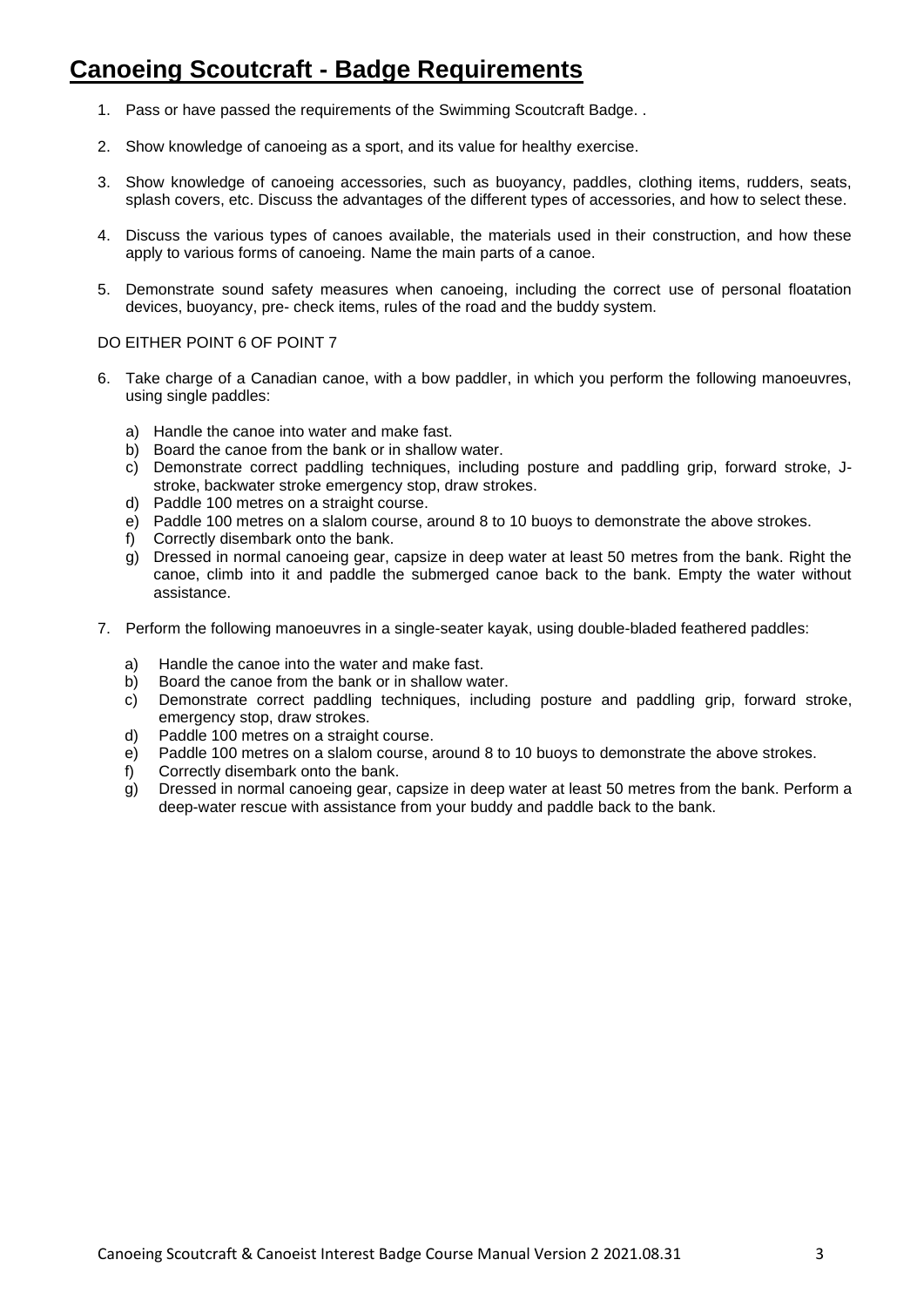# **Canoeist Interest - Badge Requirements**

NOTE: The standard required for this badge is to handle a canoe on a grade 2 river of medium to normal fullness. It is essential that the candidate be physically strong enough to handle a submerged canoe on a flowing river.

- 1. Have passed the Swimming Scoutcraft Badge or complete all the requirements for it.
- 2. Pass or have passed the requirements of the Canoeing Scoutcraft Badge.
- 3. Discuss the design features of canoes or kayaks (length, width, etc) and how these impact on the boat's performance.
- 4. Demonstrate how to maintain a canoe or kayak in good condition and carry out simple repairs to it.
- 5. Show a knowledge of the dangers and precautions to be taken against waterborne diseases (Bilharzia, Typhoid, Cholera), and against hypothermia and hyperthermia.
- 6. Demonstrate sound safety measures when paddling on rivers, including paddling on unfamiliar routes and approaching hazards.
- 7. Demonstrate your competence to paddle a canoe or kayak on a flowing river, including:
	- a) General knowledge of paddling on moving water.
	- b) How to read the river.
	- c) Launching from the bank, and entering the mainstream.
	- d) Turning around and paddling upstream.
	- e) Ferry glide facing upstream and downstream.
	- f) Successfully shoot a fair-sized rapid or weir.
	- g) Approach the bank and climb out onto the bank.
	- h) Capsize in the current and swim the canoe to a shallow or safe place, empty the water and re-board.
- 8. Show a knowledge of the following obstacles and hazards to be encountered on rivers, how to avoid them, and emergency procedures:

a) Eddies, holes, stopper waves, standing waves, backwaters and contra-flow currents at weirs or similar man-made constructions.

- b) Rocks and rapids.
- c) Bridges.
- d) Trees and low branches.
- e) Fences.
- f) Other boats and paddlers.
- 9. Take part in a river expedition of at least 5km. Before starting, be aware of the weather and the potential for a river to flood due to upstream rains. Present a reasonably detailed log of the journey, noting major hazards, important or interesting features and any wildlife encountered. The log should cover a fair description of the river, with sketch maps showing the general course of the river, weirs, rapids, bridges, and important natural features passed on route.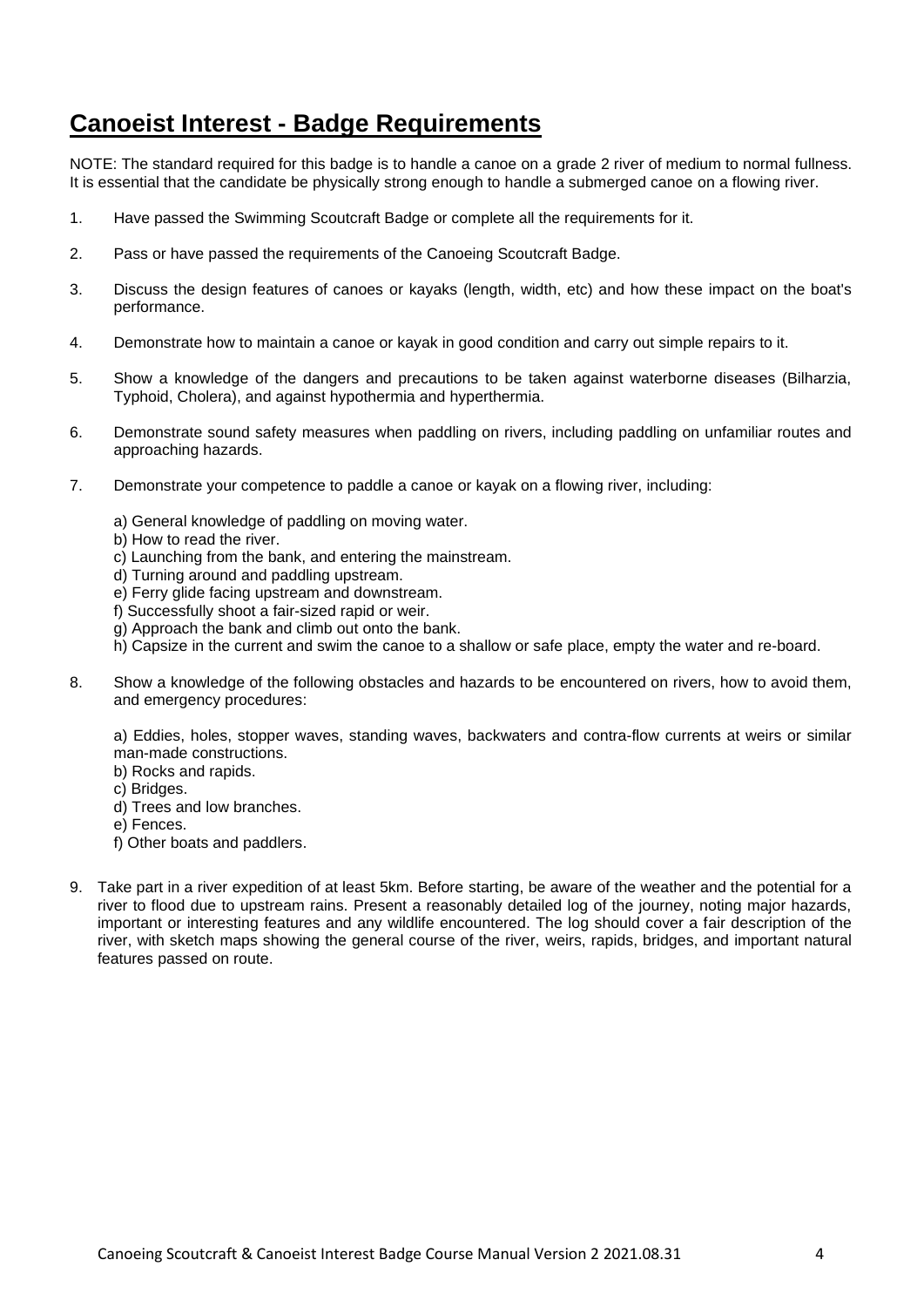# **Canoeist Course**

# **(1) Choosing the right boat**

A kayak's hull size and shape greatly determines its performance characteristics. Here are the most useful design considerations for choosing a boat.

## *Length*

As a rule, short kayaks (4 meters) turn easier while longer boats (4.5 meters and over) track and glide easier. Keep in mind that it's actually the length of a boat's **waterline** (the line where a boat actually sits in the water) that is most important. A boat's waterline may be significantly shorter than its overall length.

| <b>Shorter Kayaks</b>                                                        | <b>Longer Kayaks</b>                                                                              |
|------------------------------------------------------------------------------|---------------------------------------------------------------------------------------------------|
| Easier to turn and<br>manoeuvre.                                             | Easier to paddle over long<br>distances than shorter boats<br>(once you get them up to<br>speed). |
| Able to make quicker<br>turns.                                               | Able to hold a straight line<br>better to stay on course.                                         |
| Best for estuaries, small<br>lakes, rivers, less suitable<br>for long trips. | Best for open water; good on<br>smaller bodies of water.                                          |
| Weigh less.                                                                  | A bit heavier.                                                                                    |
| Less affected by winds.                                                      | Able to carry heavier loads with<br>less performance loss.                                        |
| Less cumbersome to<br>transport.                                             | Glide farther per stroke for<br>greater efficiency.                                               |
| A bit slower.                                                                | Move faster.                                                                                      |
| Good for children and<br>smaller people.                                     | Hold more gear.                                                                                   |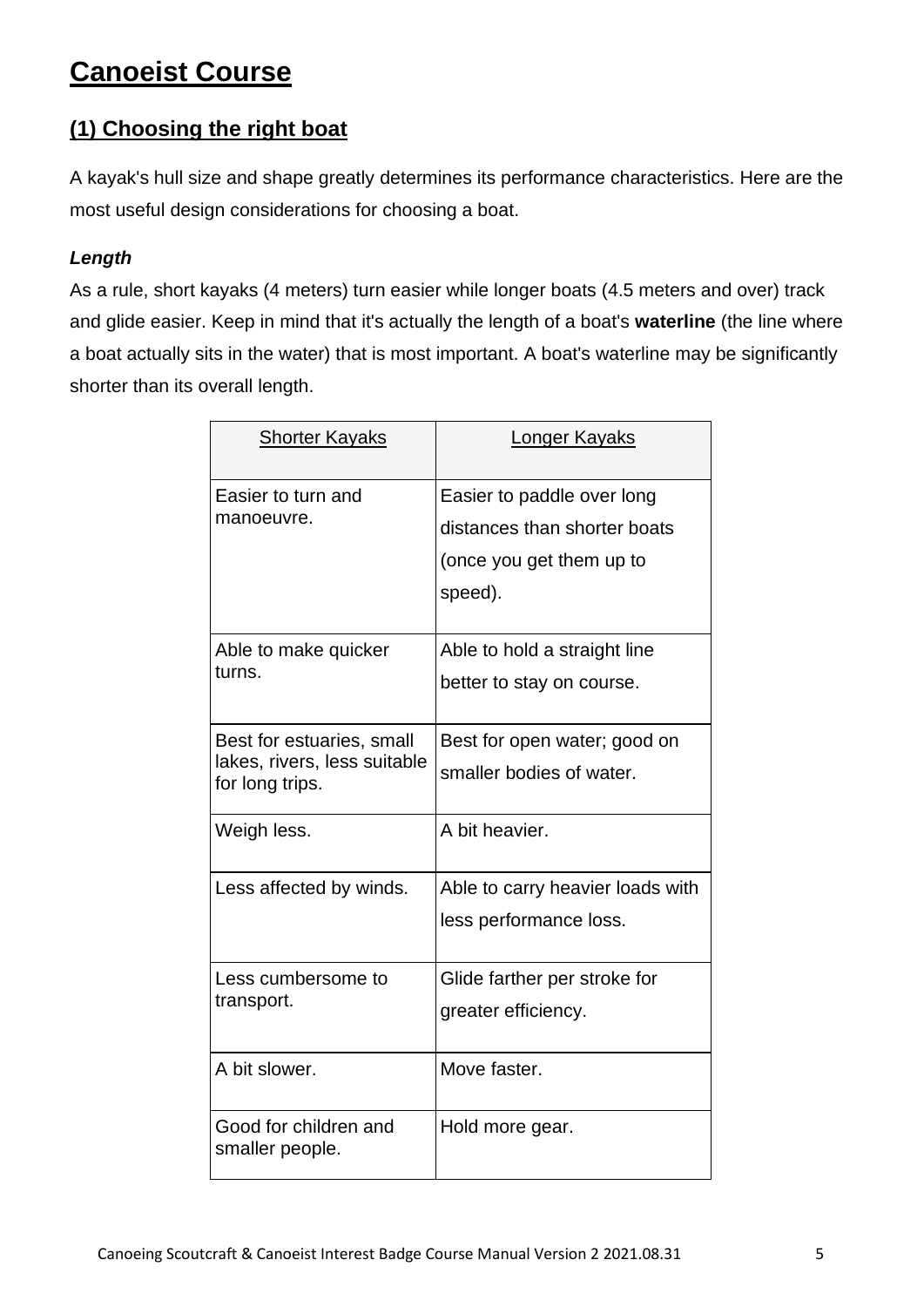# *Width (or Beam)*

Wide boats offer more initial (primary) stability in calm conditions while narrower boats go faster and offer better secondary stability if the boat is leaning on its side. **Initial stability**, this refers to a canoe that sits steady in the water and does not roll from side to side easily.

**Secondary stability** refers to a canoe that can be rolled from side to side and back upright again with relative ease. **Draft** is how deep it sits in the water and **efficiency** is how smoothly it moves through the water.

| <b>Narrow</b>                                     | Wider                                                                             |
|---------------------------------------------------|-----------------------------------------------------------------------------------|
| More tippy.                                       | More stable.                                                                      |
| Easier to roll upright<br>after capsizing.        | Easier to get in and out of.                                                      |
| Less room for gear.                               | More room for gear.                                                               |
| Lighter weight.                                   | Heavier.                                                                          |
| Tracks better.                                    | The wider it is, the slower it is.                                                |
| More efficient to<br>paddle through the<br>water. | Requires more effort to paddle<br>because it's pushing more water<br>and heavier. |

**Tip:** When looking for a kayak, try getting in and out of the cockpit to see how easy (or hard) it is. You also might want to wear the clothes you'd be wearing while kayaking to fine-tune the fit.

# *Depth*

A touring kayak's depth—the height from the hull to the top of the deck—can be 30 to 40 cm. On sit-on-tops, depth can measure from 25cm to 40cm. Larger and taller paddlers should check for ample depth to ensure enough space and legroom. Taller sides help also deflect water and may help provide more storage space. The downside is that they catch more wind which can slow you down.

### *Skeg*

This is a triangular, metal plate under the stern that can be raised or lowered. A skeg improves tracking in crosswinds and cross-currents by reducing the weathercocking effect of a boat in the wind. Hand controls near the cockpit or a hand lever is used to adjust it to different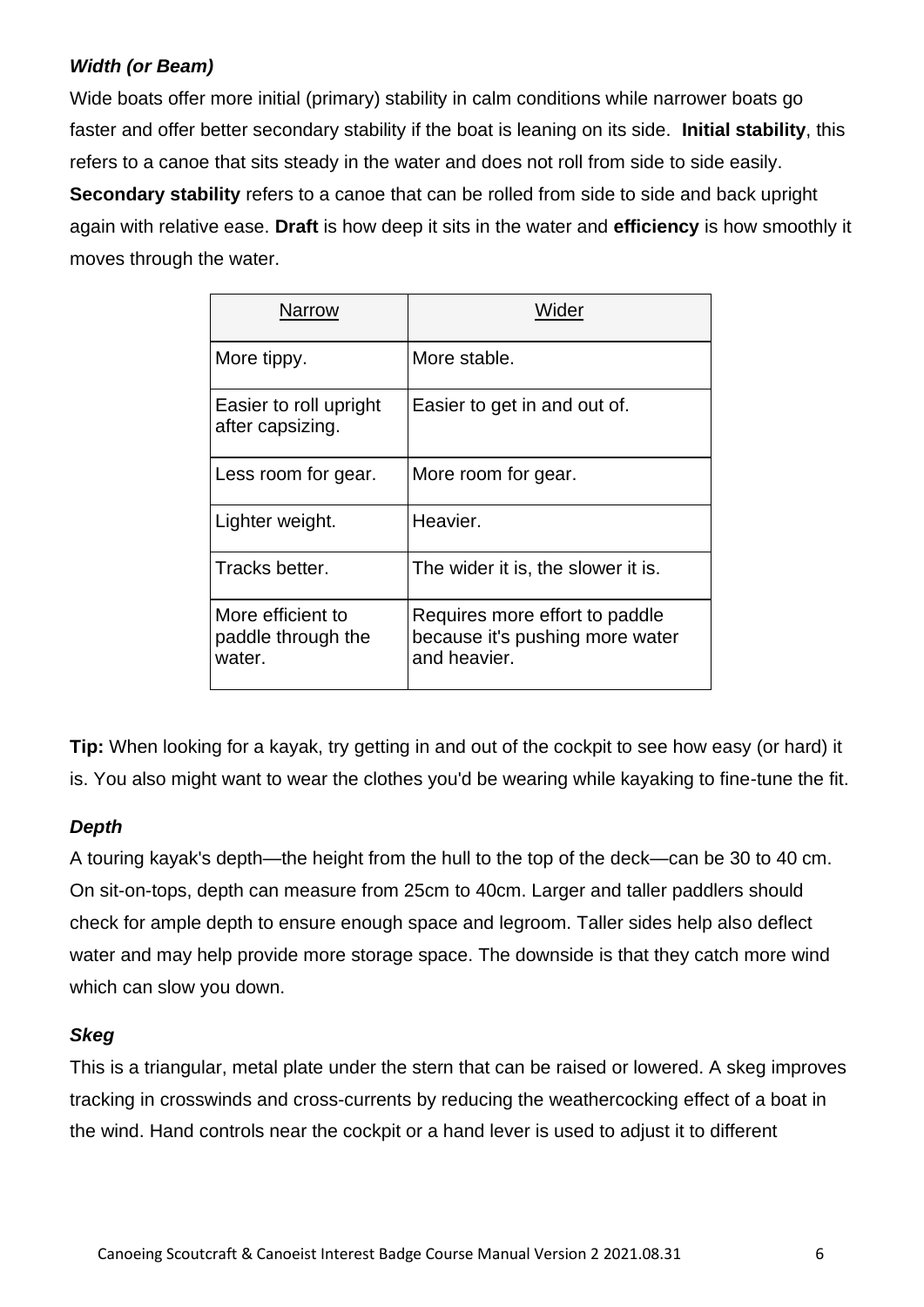positions. While not real intuitive for beginners, a skeg is a popular feature with kayaking enthusiasts.

### *Rudder*

This is essentially a paddle that attaches to the top of the kayak's stern and is lowered into the water with a hand lever. It goes up and down, left and right. Pushing the foot levers in the cockpit determines which direction the rudder goes to make turning easier.



## *Weight Capacity*

Every boat has a recommended weight limit. Some questions to keep in mind:

- Will your boat be carrying 1 or 2 paddlers?
- Will it be used for day trips or multiday outings?
- Will you be carrying gear for others?
- How much weight will you be carrying besides yourself?

## *Cockpit Comfort*

Once you've decided on a category of kayak, the next consideration should be your comfort in the cockpit. A good-fitting cockpit is one where you sit comfortably but have firm contact everywhere your body touches the boat: feet, knees, thighs, butt and lower back. Here's what to consider.

### • **Cockpit size**

A small cockpit holds you inside the kayak better and helps you maneuver efficiently in rough conditions. A large cockpit is easier to get in and out (best for larger or taller paddlers) and allows you to put larger items in the boat. Whenever possible, try out a cockpit for size. Is it big enough for comfort? Or is it too big and you're wiggling around inside it?

### • **Seat**

Most seats, especially those on touring kayaks, are padded and can be adjusted up or down and forwards or backwards. Some have adjustable tilt angles. When shopping, sit in the seat and be sure you can adjust it to suit your comfort needs.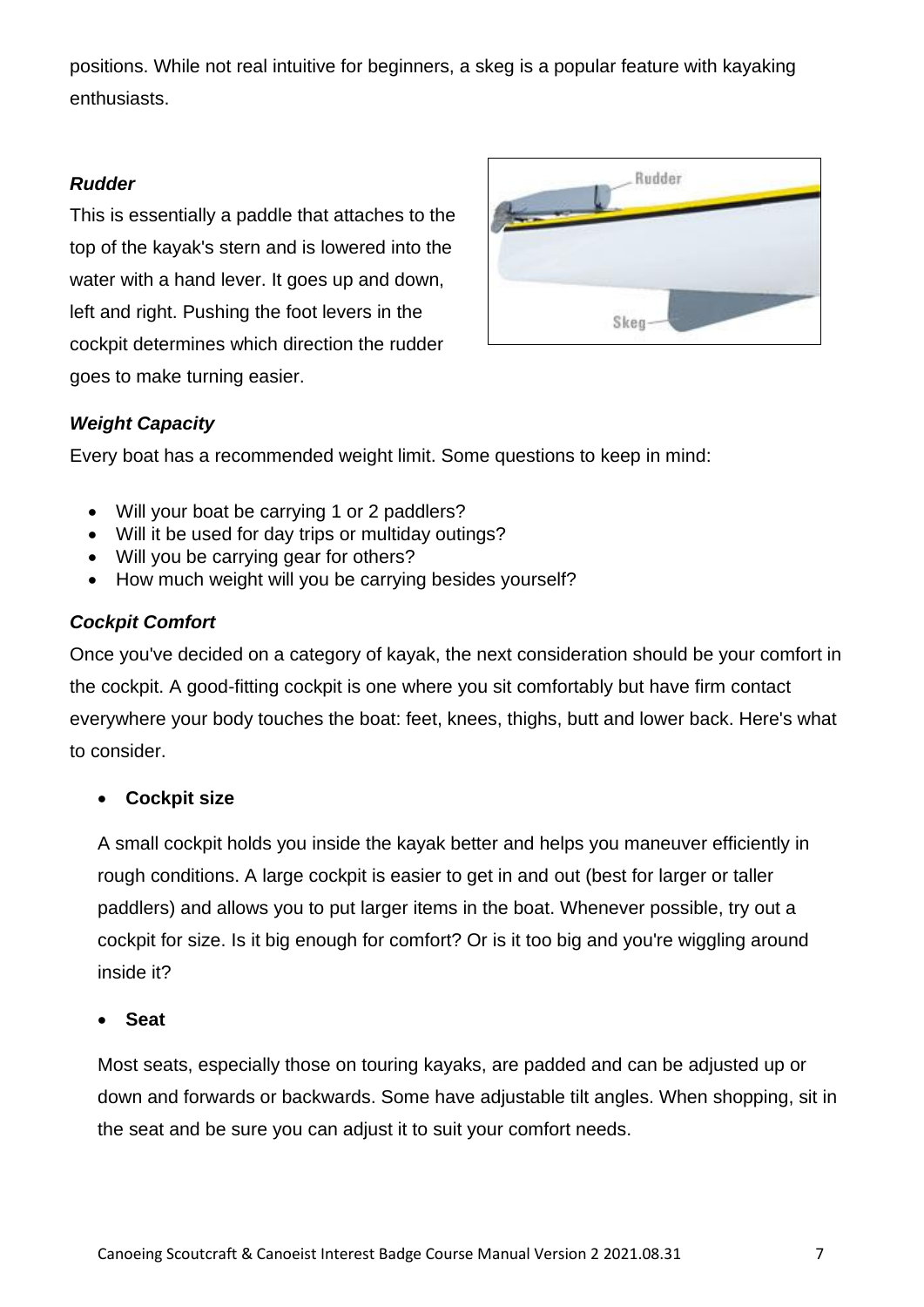## • **Foot pegs**

Bracing your feet on foot pegs that are attached to the inside hull helps keep you centered, trim and level. Adjustable pegs give more options for positioning, and they are good for multiple users or if you sell the kayak later. Not all kayaks have foot pegs or braces, but they can be added later.

### • **Thigh braces**

These offer foam-padded points of contact between your thighs and the boat. They can be easily adjusted to meet your comfort requirements.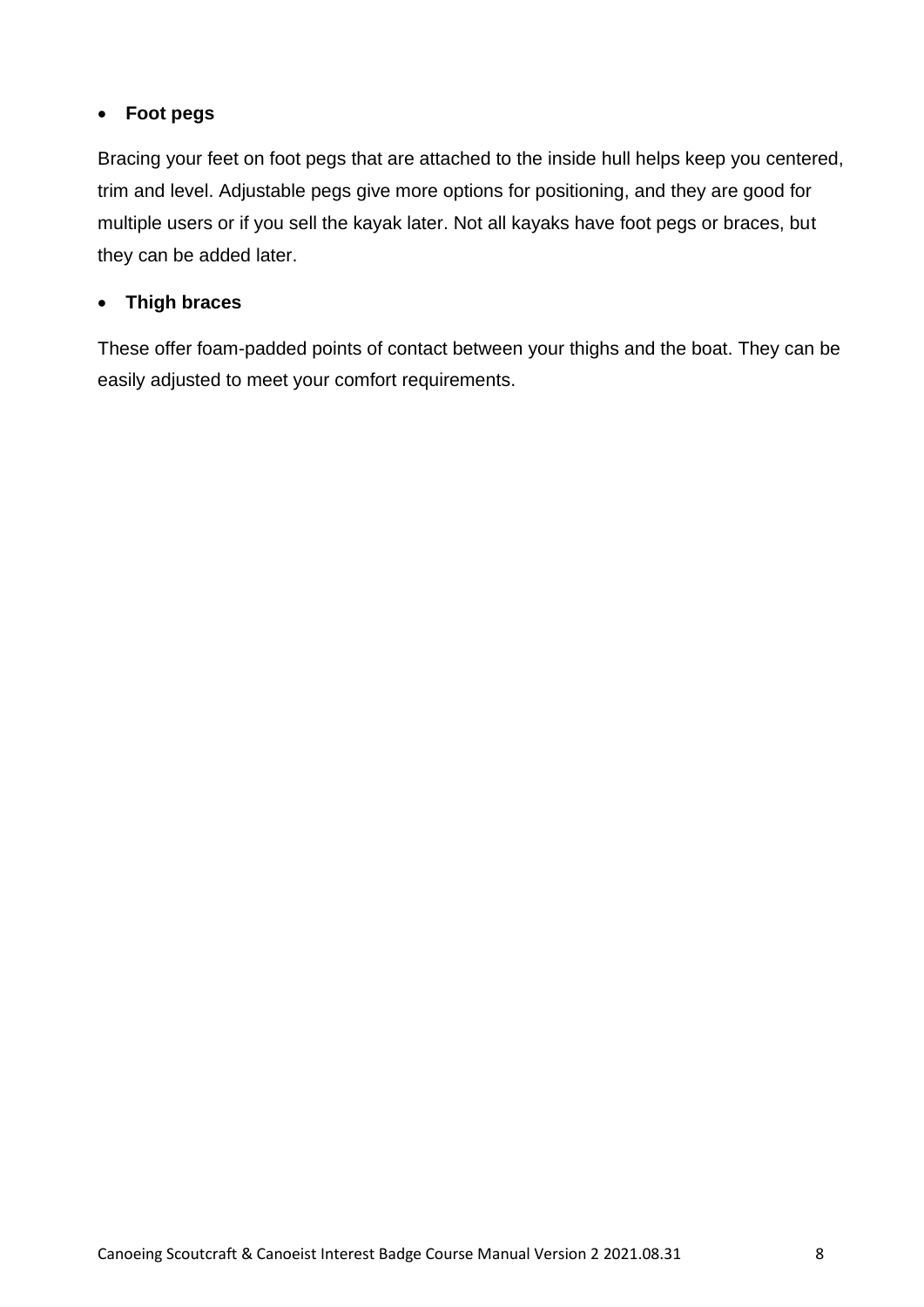# **(2) Kayak Materials**

These affect the durability, weight and price of a boat.

## *Polyethylene (PE)*

This is the most popular kayak material used today. It supports a variety of moulding processes. Most common is **rotomoulding** (short for rotational moulding), a process in which plastic pellets are heated in a mould to melt. As it cools, it is rotated to get an even thickness. Polyethylene is inexpensive, easily repairable and wonderfully impact- and abrasion-resistant. It does, however, have a lifespan, and years of sun can eventually cause it to become brittle. Two popular types of polyethylene:

- **Linear:** This is also known as **single-layer polyethylene**. It offers good performance at an affordable price.
- **Superlinear:** This is also known as **high-density polyethylene** . It is considerably lighter, tougher, stiffer and more UV resistant than linear PE, and it costs more as a result.

### *PolyLink3/Triple Tough*

This material is also referred to **3-layer polyethylene** or **cross-linked polyethylene** All of these constructions consist of a foam core sandwiched between linear polyethylene layers. The foam core adds insulation, flotation and stiffness. A newer variation of these is called **variable-layer polyethylene** . This strategically places varying layers of foam-core thickness throughout the hull for improved paddling efficiency.

### *Thermoformed ABS*

The fabrication of acrylic over ABS plastic creates a glossy kayak similar to composites in appearance and performance. Though a bit heavier than composites, thermoformed ABS costs much less. It is lighter than polyethylene and is more resistant to gouges. If it does get a ding, it's repairable.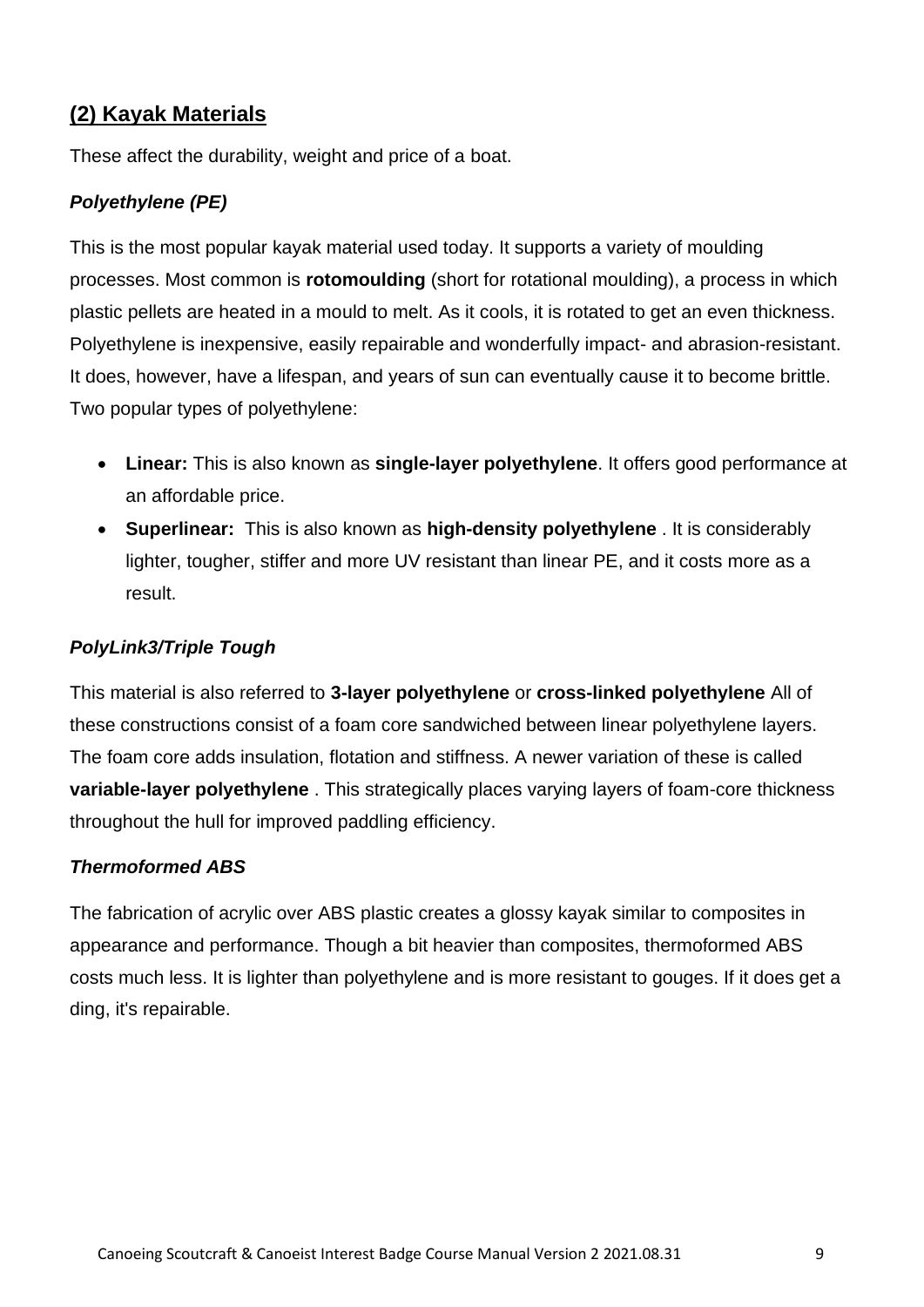# *Composites*

This high-end category includes fibreglass, synthetic and carbon blends that are extremely durable and lightweight. Composite boats are more expensive than polyethylene or thermoformed ABS boats.

*PVC (Polyvinyl Chloride):* This flexible, cloth-like thermoplastic material is used to make inflatable kayaks and rafts. It comes in a variety of thicknesses. It is generally tough and resistant to punctures and abrasion.

## *Other Materials*

While **fibreglass** is seldom used by itself anymore, it is an ingredient often featured in highend composite boats. **Nitrylon** is a trademarked material used in a few inflatables. It features a tough combination of nylon and a Nitrile/natural rubber coating.

The following elements of kayak design are less important for novices to know when looking for a boat, but they do help explain how a kayak works.

# **(3) Kayak Construction**

### **Chine**

The point at where a kayak bottom turns upward and becomes the kayak's side is called the chine. There are 2 types:

- **Soft chine:** Its smooth, rounded shape provides good secondary stability and easier bracing and rolling. The rounded shape also enhances your speed. "Multi-chines" are a type of soft chine.
- **Hard chine:** Its sharper, more pronounced shape enhances tracking and initial stability. A hard chine can also help when hitting a wave and making a turn.

### **Sides**

The sides of a kayak—from the waterline to the deck—affect stability and the ability to right a flipped boat.

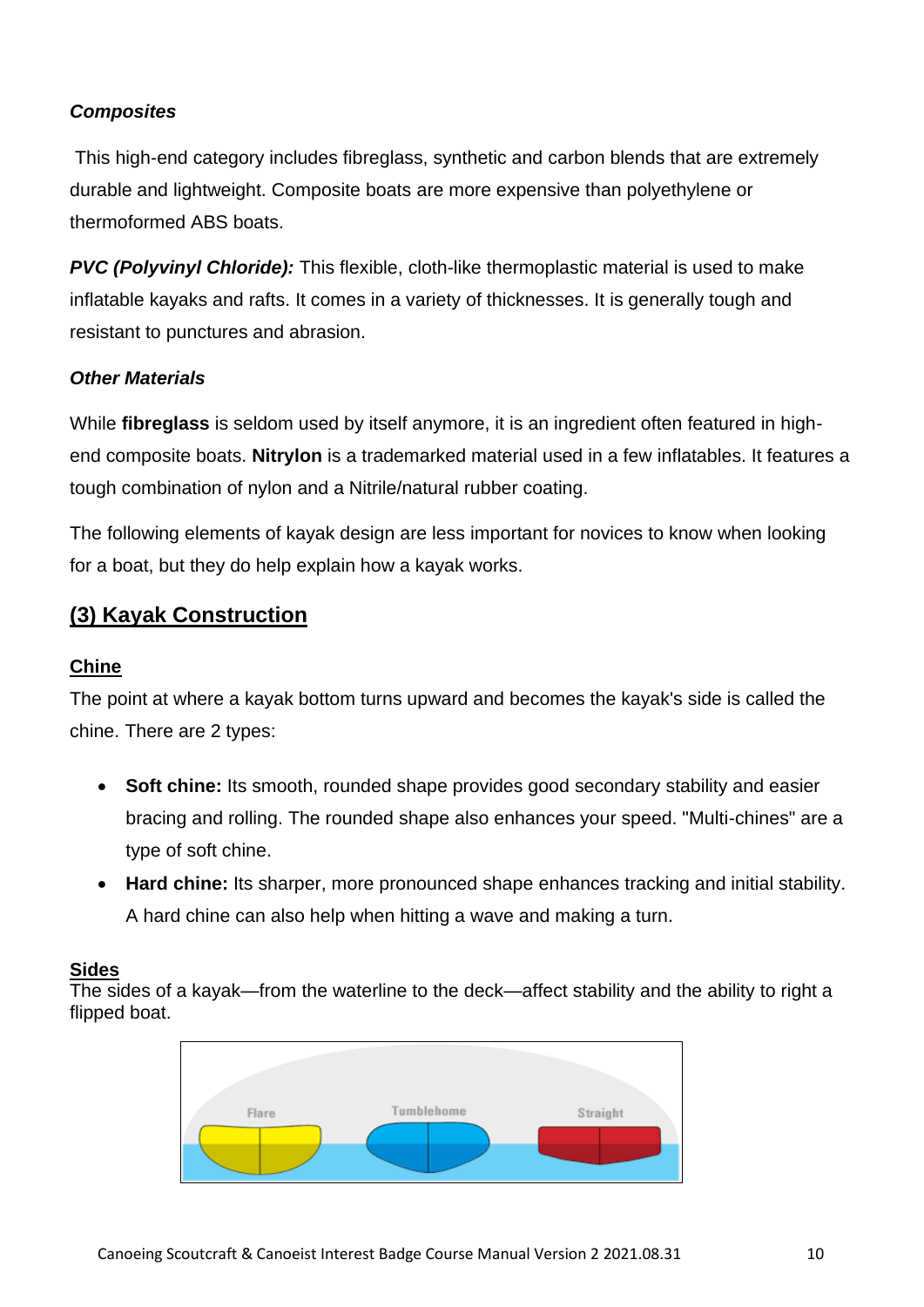### • **Flare**

This is the angle of a kayak's sides outward from the hull. The greater the flare, the greater the stability is because the boat sits deeper in the water. Kayaks with flared sides have greater stability but are more difficult to turn rightside-up.

### • **Tumblehome**

Associated mostly with canoes, this term can apply to wider kayaks where the sides can curve inward as they come up. This creates a narrower deck which makes it easier to paddle yet still offer good stability.

### • **Straight**

This shape is in-between a flare and tumblehome.

### **Hull Shape**

This, the body of the kayak, is another determining factor in how a boat handles on the water.

- **Rounded hulls:** Have less forward water-resistance and thus greater speed.
- **V-shaped hulls:** Provide the least initial stability but offer better secondary stability and straight-line paddling.
- **Flat-bottom hulls:** Have the most initial stability in flat-water conditions.



### **Hull Rocker**

This is the curvature of a boat's hull running the length of the boat (keel line) from the centre to the ends.

- **More rocker:** The easier it is to turn.
- **Less rocker:** Tracks better in wind and strong waters.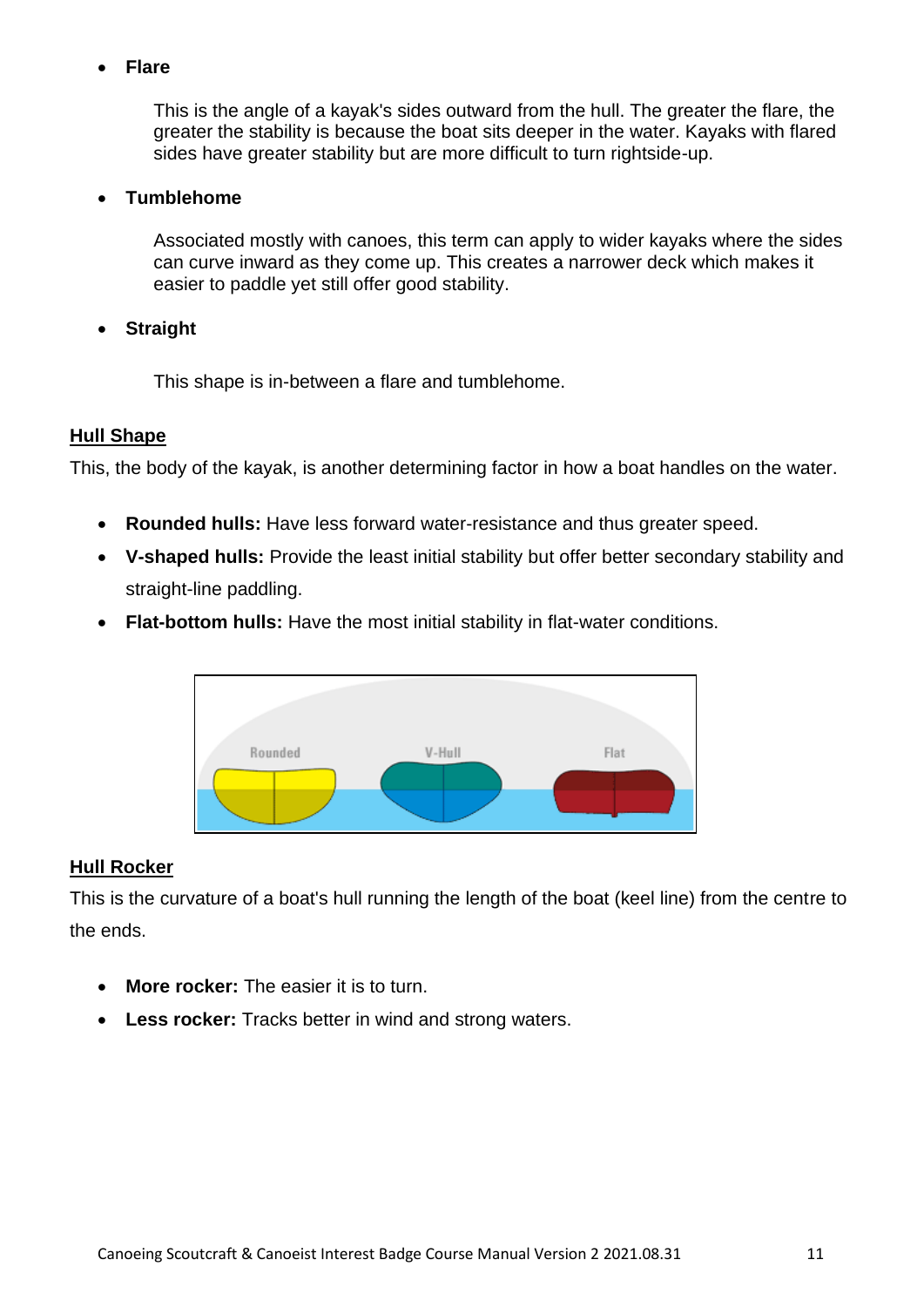### **Symmetry**

**Asymmetrical kayaks** have a front and back of different shapes. They track well, but do not turn as fast. Two types:

- **Swede form:** The bow is longer and more slender so paddling strokes may be more efficient. The widest part is behind the paddler.
- **Fish form:** There is more volume in front of the paddler to give better tracking. It's popular on surf (whitewater) boats.

**Symmetrical kayaks** are the same shape front and back. They manoeuvre well in whitewater or small waterways.

### **Entry Line**

This refers to the edge of a kayak's hull where it cuts through the water. Sharp entry lines cut through the water for better speed and easier paddling. Blunt bows ride up slightly on incoming waves for better buoyancy and drier paddling in windy, rough conditions.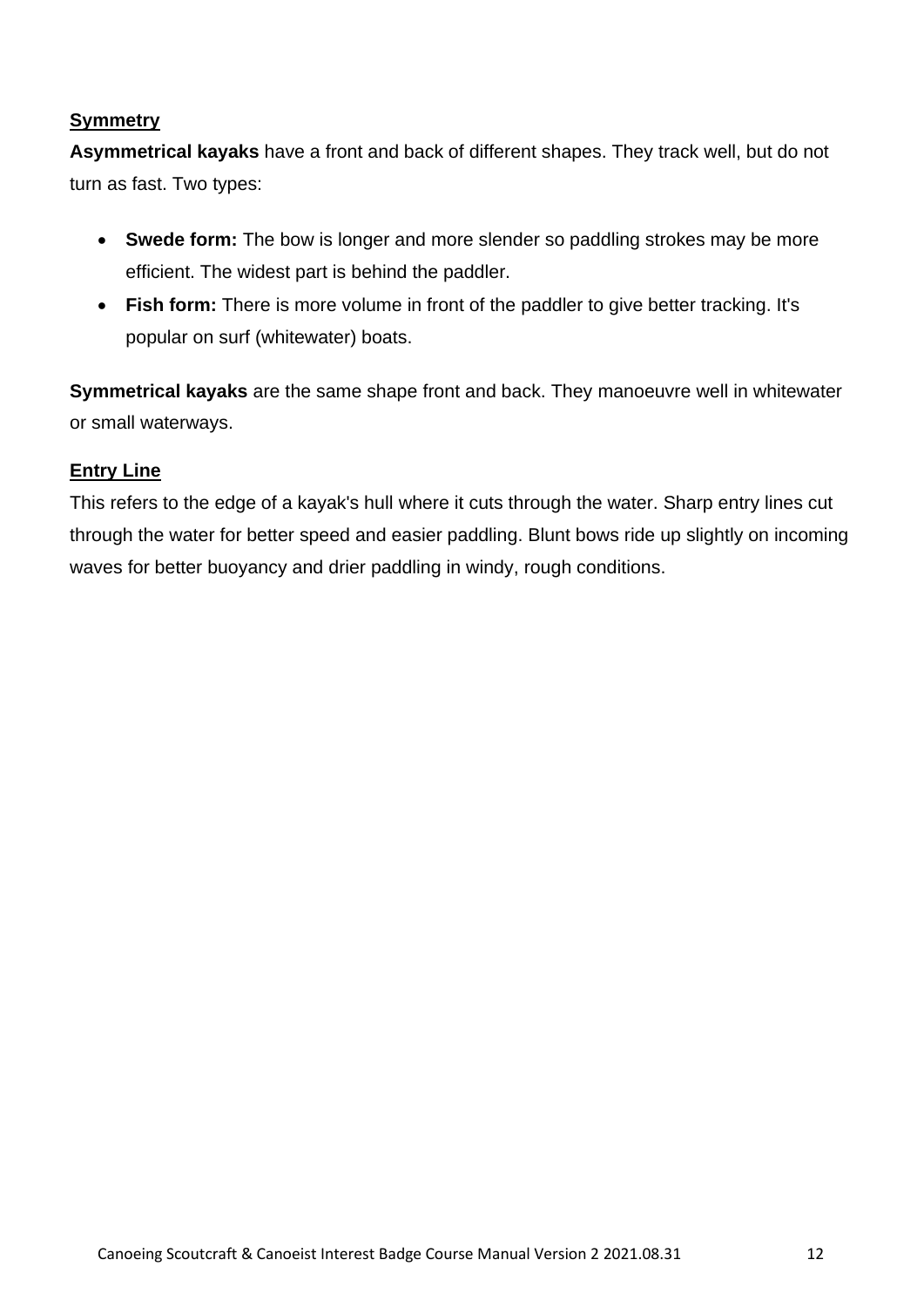# **(4) Parts of a canoe**

When two paddlers are seated in a tandem canoe, they both face the front end of the boat, or the **bow**, and the bow paddler has to squeeze his legs into a narrow, tapered space. So his seat has to be pushed back. The paddler in the rear of the boat—that's the **stern**—has a much easier time of it. They've got all the room in the world for their legs. So their seat can be closer to their end of the boat. If the seats are placed right, the result is a well-balanced boat. Canoes are usually happiest when they're *trimmed*, or balanced, more or less level. In a solo canoe, the single seat is usually placed just *aft* of **amidships**. That makes for good balance and easy paddling.

You'll notice that the canoe in the picture has three **thwarts**. Thwarts stiffen the canoe and prevent the sides from pulling apart under load. Not all canoes have three thwarts. Some canoes have two; others, only one. A few really large canoes have more than three.



# **(5) Parts of a paddle**

### **Paddle Length**

Paddle length varies based on the type of kayaking you will do, your height, and the type of kayak you paddle.

### **Paddle Shaft**

The shaft is the part of the paddle that you place your hands on. Most people don't realize that there is actually a lot that goes into designing a paddle shaft.

**Shaft Type:** Straight or Bent Shaft. Straight shafts are more common, lighter, and cheaper. Bent Shaft paddles put less stress on your joints, promote proper stroke alignment, and are more comfortable.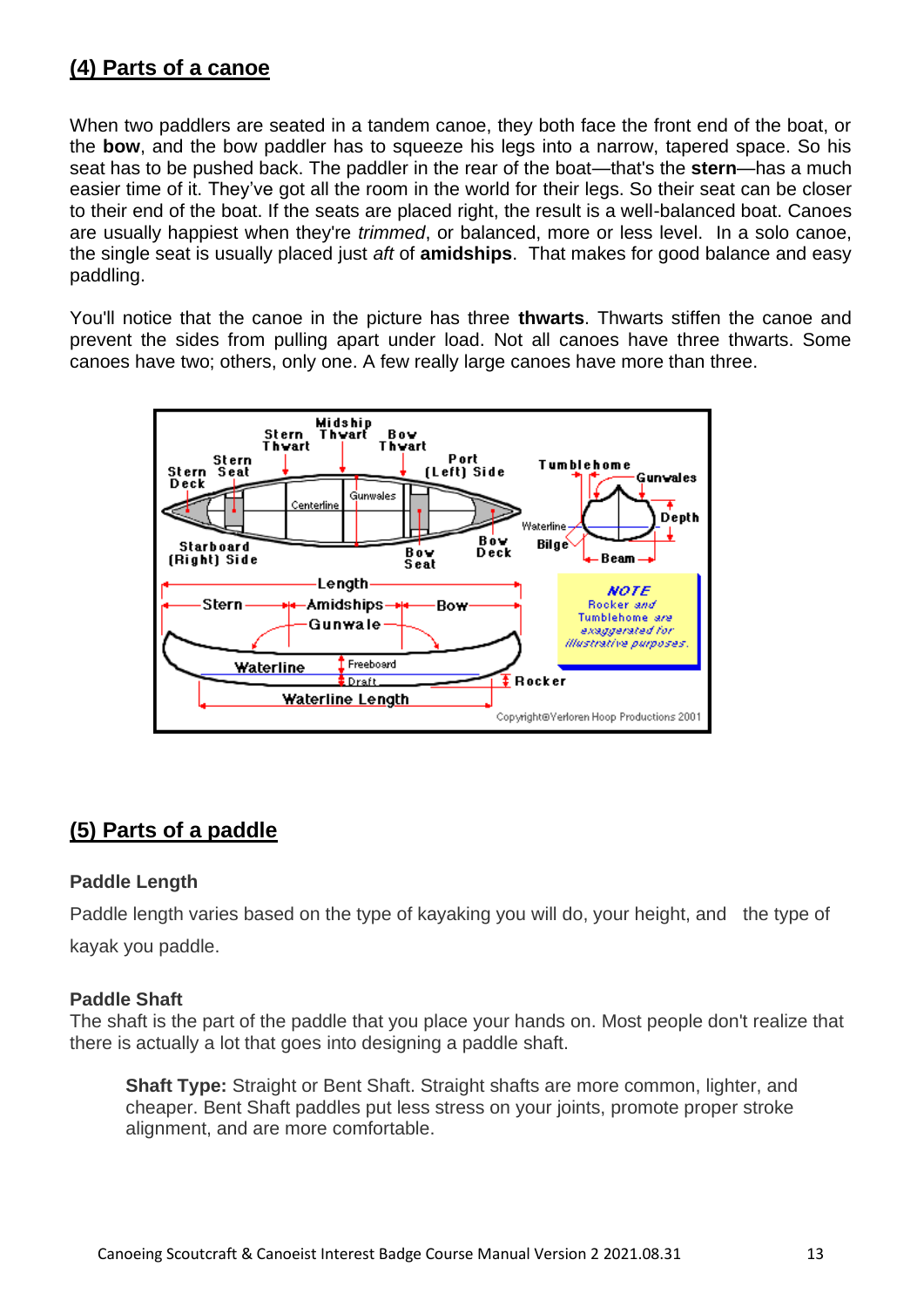**Shaft Size:** Most people don't know that there are different shaft diameters. As hand size increases so does the thickness of the needed paddle shaft. The choice here is primarily based primarily on comfort.

### **Paddle Blade**

The blade is the part of the paddle that enters the water and propels the boat. Similar to the paddle shaft, the design features related to the paddle blade are important.

**Blade Shape:** Symmetrical or Asymmetrical. An asymmetrical shape provides for a smooth entry into the water. A symmetrically shaped blade is able to be paddled with either hand since the blades are exactly the same on both sides.

**Feather:** The feather of a paddle refers to the angle that each blade is offset from each other. The feather of one blade to another is usually measured in 15 degree increments with the most common being a 45 degree feather.

### **Construction**

**Blade and Shaft Materials:** There are many materials that paddles are made from such as: aluminium, plastic, carbon, fibreglass, reinforced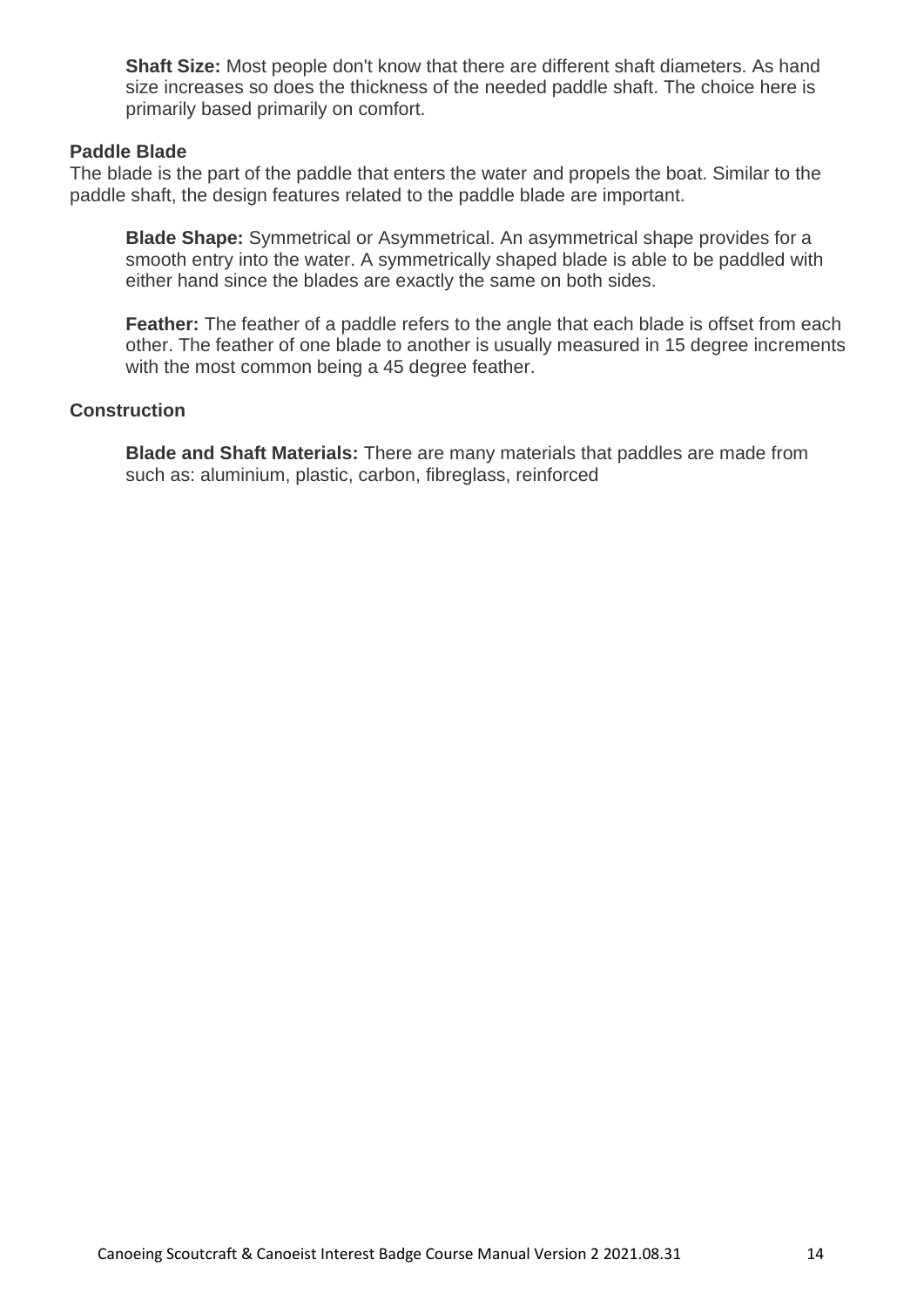# **(6) Equipment**

When going on expeditions it is critical to pack the right equipment to suite the conditions you are expecting, as well tacking to consideration the possibility of extreme conditions.

### Personal kit

- •Sports Bottle for water
- •Hat for the sun
- •Sunscreen & Lip Balm
- •Sunglasses with Strap
- •Tents w/rain fly & ground sheet
- •Sleeping Bags
- •Sleeping Pads
- Insect repellent
- •Bathing suit
- •Towel
- •Hand towel & washcloth
- •Quick drying shorts (1 or 2 pair)
- •Long pants
- •T-shirts (1-3)
- •Wool sweater, fleece or Polypro jacket (for cooler weather and/or evening)
- •Lightweight rain gear
- •River sandals (on & off river)
- •Lightweight hiking shoes (for off river)
- •Wool or polypro/fleece socks
- •Synthetic thermal underwear (top & bottom)
- •Large plastic bag (for dirty or wet clothes)
- •Favourite Book & games
- •Personal Hygiene Items (please choose biodegradable soaps)
- •Medications (if needed)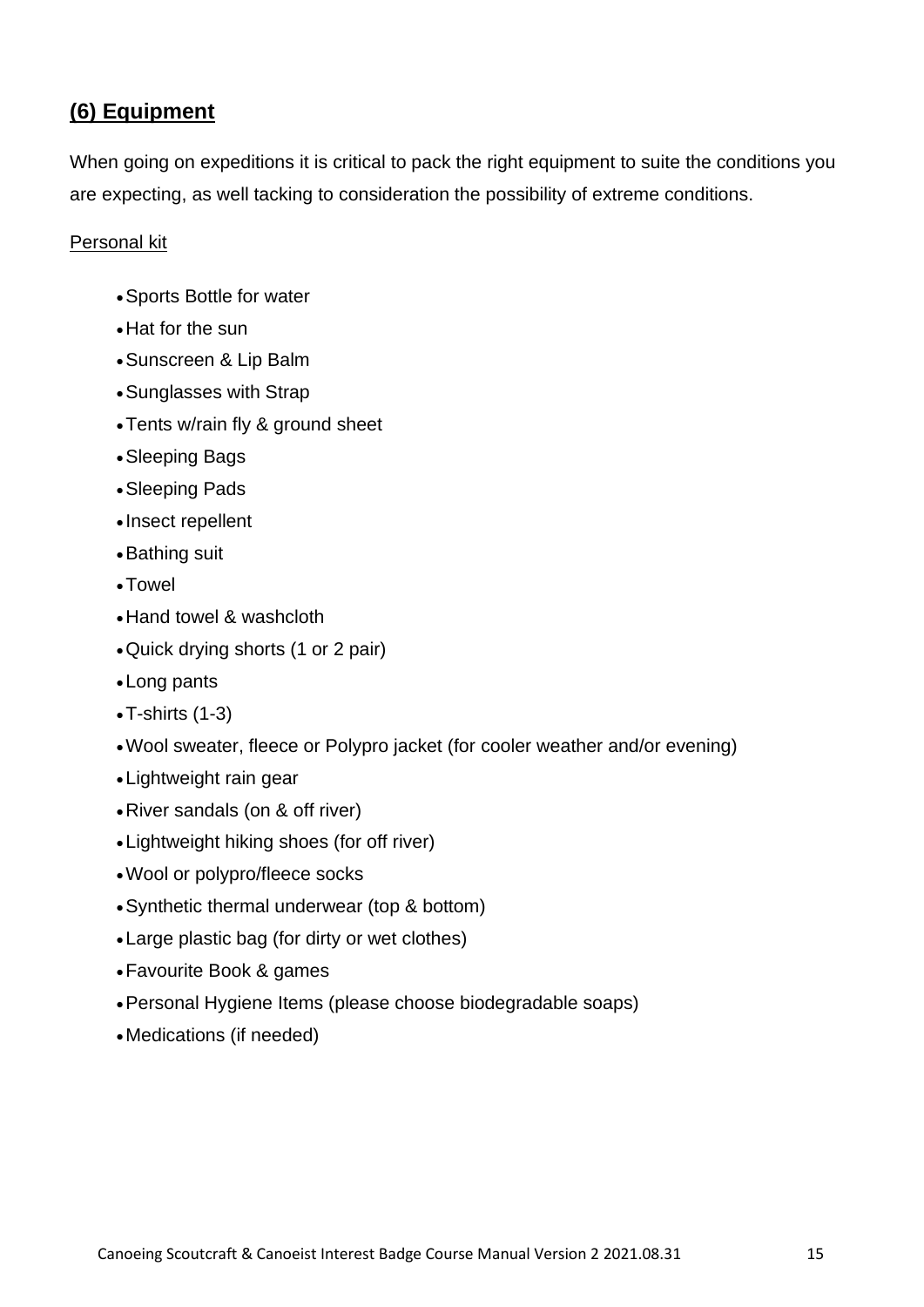## Boat equipment

- Boat
- Paddle/s
- Lifejacket
- Splash cover
- Buoyancy
- Riper kit (one for group)

## Group kit

- Pots/pans
- Gas cookers
- Food
- First aid kit
- Throw ropes
- Route map
- Lights
- Small tables
- Cooking utensils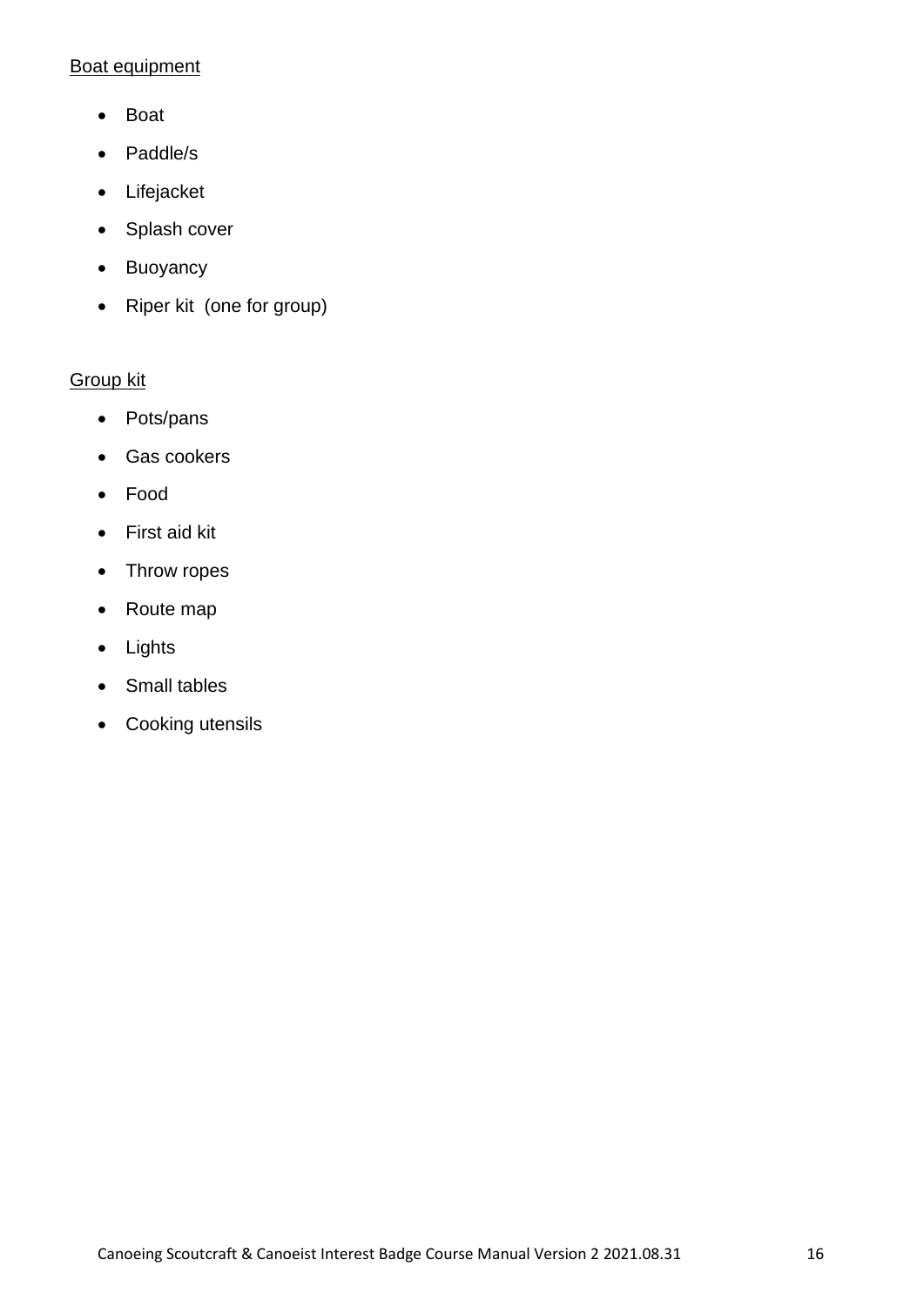# **(7) How to read a river**

Each river is highly complex and dynamic. Some are friendly. Some less so. Sitting in a raft or kayak and cascading down the rapids is only part of the fun. The real thrill comes from utilising one's experience and skill to read and figure out the best course to tackle the river. Since the white water rafter must work with the current rather than fighting it, understanding water flow is essential to having a successful river experience.

### **The International River Grading System**

The first and basic step in understanding a river is knowing what previous rafters have said. This is why the International River Grading System was introduced. The system is a quick and simple guide which rates the difficulty of a particular stretch of river. However, it is just that - a guide. It is the responsibility of each rafter or group leader to decide on the day whether or not a section is appropriate for their personal experience and skill level.

### *Grade I: Easy*

Rivers with long, flat stretches of slow moving water with occasional simple rapids, or ripples. Waves are low, with obstructions obvious and easy to steer. No technical training needed and self-rescue is easy.

#### *Grade II: Novice*

Fairly frequent rapids, usually with moderate regular waves or easy eddies, which are evident without scouting. Manoeuvring may be required but obstructions easily avoided with some training. Swimmers are seldom injured and group assistance, while helpful, is not needed.

#### *Grade III: Intermediate*

The proficient white water rafter will seek out this grade of water. The main distinguishing factor of Grade 3 water is that the paddler will have to follow a recognisable route to avoid major obstacles and hazards. Rapids numerous with fairly high irregular waves, broken water, and eddies. Often a series of steps with a steep gradient. Course not always easily recognisable. Inspection from the bank advisable for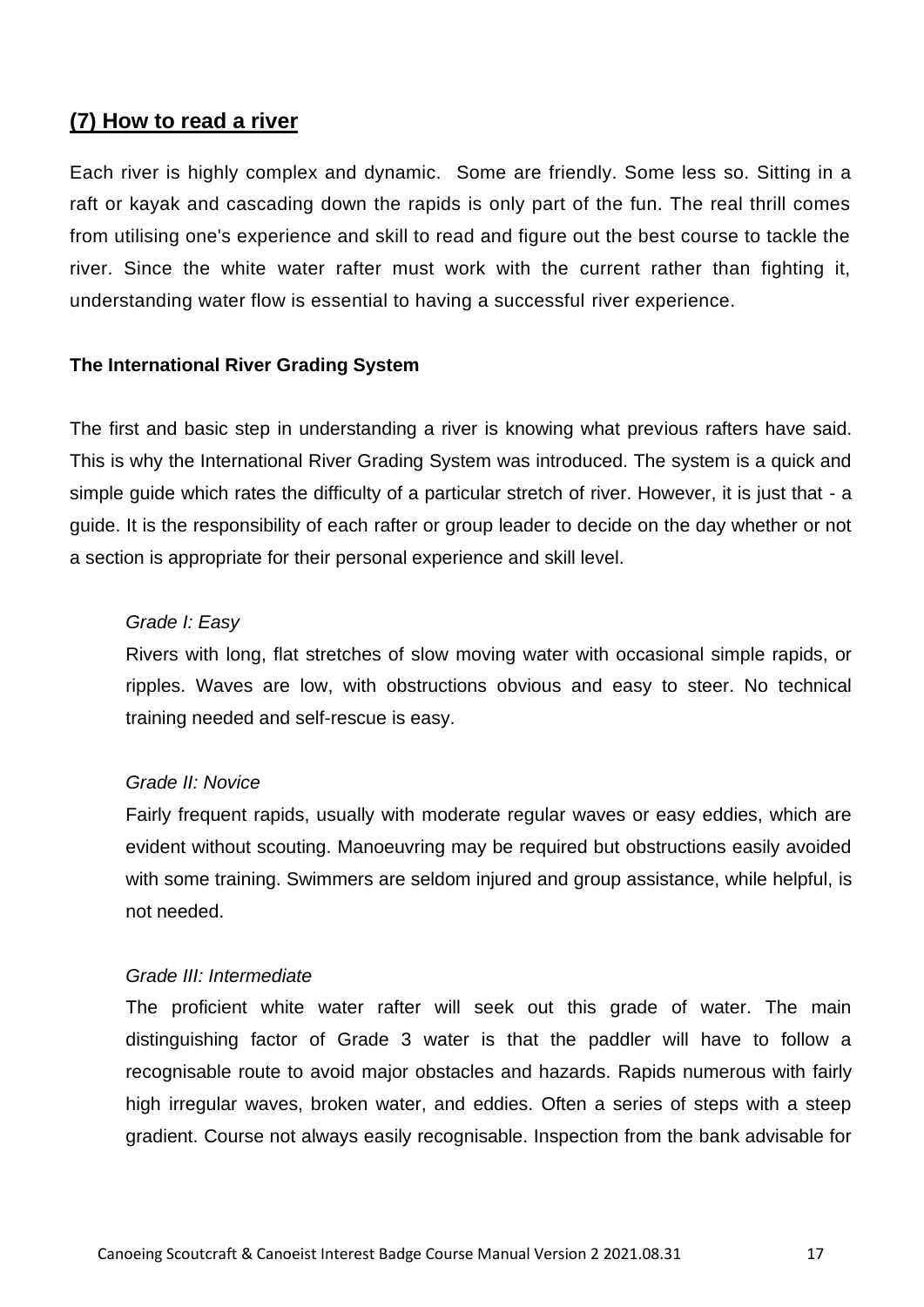inexperienced parties. Large waves can be avoided and tight and complex manoeuvring is required. .

### *Grade IV: Advanced*

Very difficult, long extended stretches of rapids with high irregular waves, difficult broken water, eddies and holes - course often difficult to recognise. Much of the grade will be because of waterfalls or drops up to 3m high.

Channels often narrow and steep sided. Scouting necessary the first time down. May have high unavoidable waves and some rapids may require 'must' moves to avoid dangerous hazards. Rescue requires group skills.

### *Grade V: Expert*

Water features are similar to Grade IV but they are larger, more violent, and less predictable. Drops may contain holes or steep, congested chutes. Course always complex and very difficult to choose and will involve significant risk to the canoeist and equipment. Scouting is mandatory but often difficult. There will always be a need for bank support for safety and rescue is difficult even for experts.

### *Grade VI: Extreme*

This is at the extreme limit of white water. Definite risk to life. Rescue may be impossible. This does not include suicidal unrunnable drops (eg. Niagara Falls) but may include drops only occasionally run at favourable water levels, after close inspection, with a team of experts as bank support.

#### **Drawbacks to the Guide**

Naturally, rivers do not fit easily into a single category, and individual interpretations can vary. For a more accurate assessment of a river's danger and difficulty it is important to learn details about the nature of that particular river's rapids, its hazards and potential consequences. Take into account the river's volume, velocity and depth - a river's difficulty often rises with its water level. Also, rafters should note the potential danger or likely consequences involved to both themselves and equipment if something goes wrong.

Danger increases dramatically if for example, the river is remote, rocks are sharp, there are trees or obstructions in the water, or the water is extremely cold. A Grade V rapid may be far less dangerous than a Grade I river full of crocodiles.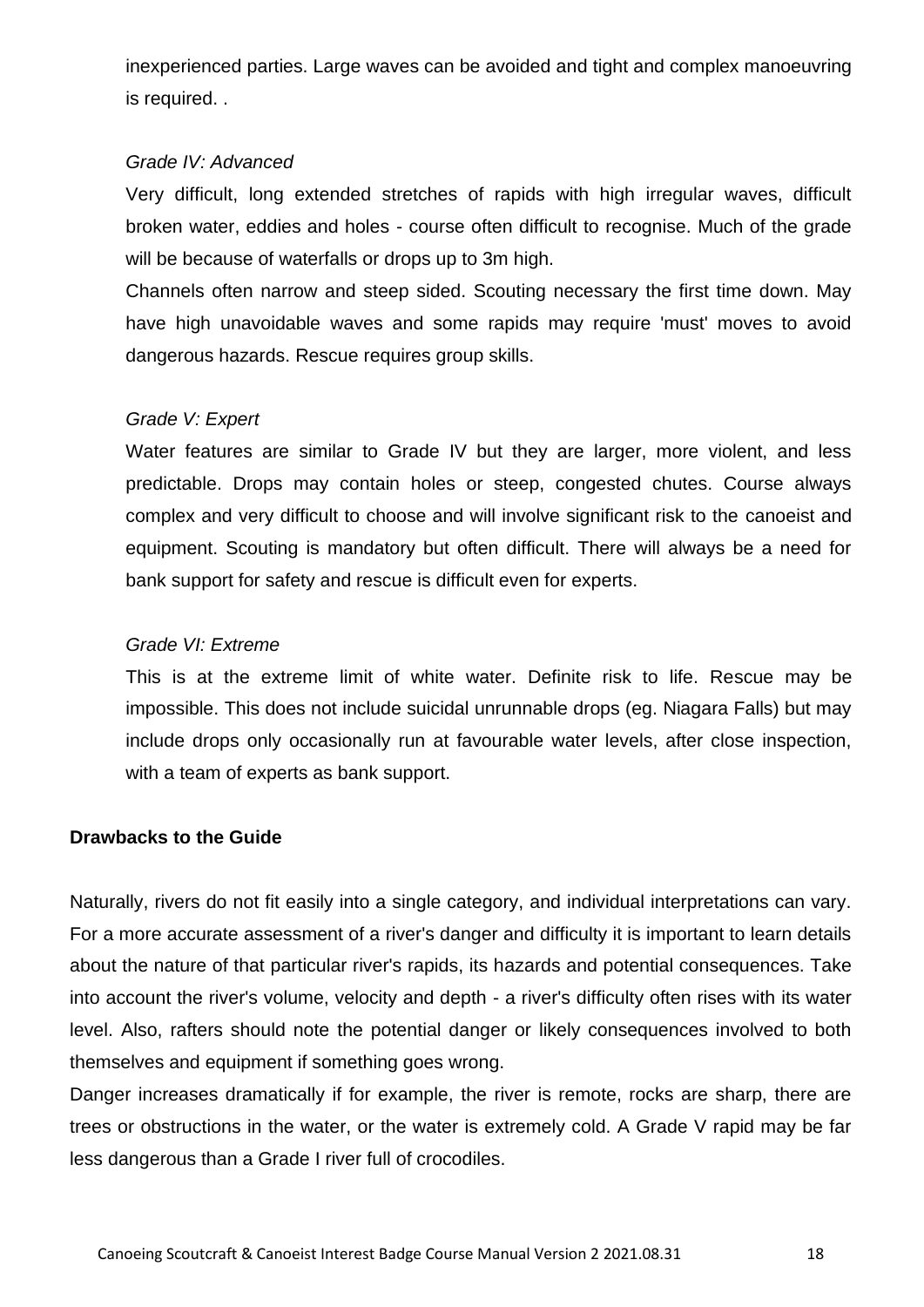### **Reading Rapid Features**

To truly assess a river's friendliness, experienced white water rafters read its basic features by looking for visible signs on the river. This is done both while rafting, concentrating on where to go, and while scouting ahead overland to gauge a run. The signs to look for include visible rocks, water features and hazards. Of course, reading a river isn't simply as easy as reading this article.

It takes proper training, experience and practice. However, here is a short introduction to some of the things experienced rafters look for.

### *Visible Rocks*

Experienced rafters know that rocks rarely pose a significant threat. They can be spotted easily and avoided. If they are hit, the river current pushing against the rock creates a cushioning effect that slows the boat.

Then, with a little paddle work, it is simply a matter of pushing the boat back into the current. What rocks can do is indicate which way the current is headed. Figuring out why the current is deflected and which way it goes is the key to reading a rapid.

### *Chutes*

Chutes are features of smooth water flowing through a channel, characterised by Vshaped ripples pointing downstream. They indicate good course. On the other hand, a course where the V-ripples point upstream is not a chute, but a rock, and should be avoided.

#### *Eddies*

An eddy results from water curling to fill the void behind a rock or other obstacle. Often the current in an eddy is very calm and sometimes even flows upstream. It provides a peaceful rest stop before preparing for the next rapid.

#### *Holes*

Submerged rocks can be recognised by either the smooth dome of water flowing over them, or if they're deeper, the turbulent water created just downstream. This turbulence is called hydraulics or holes.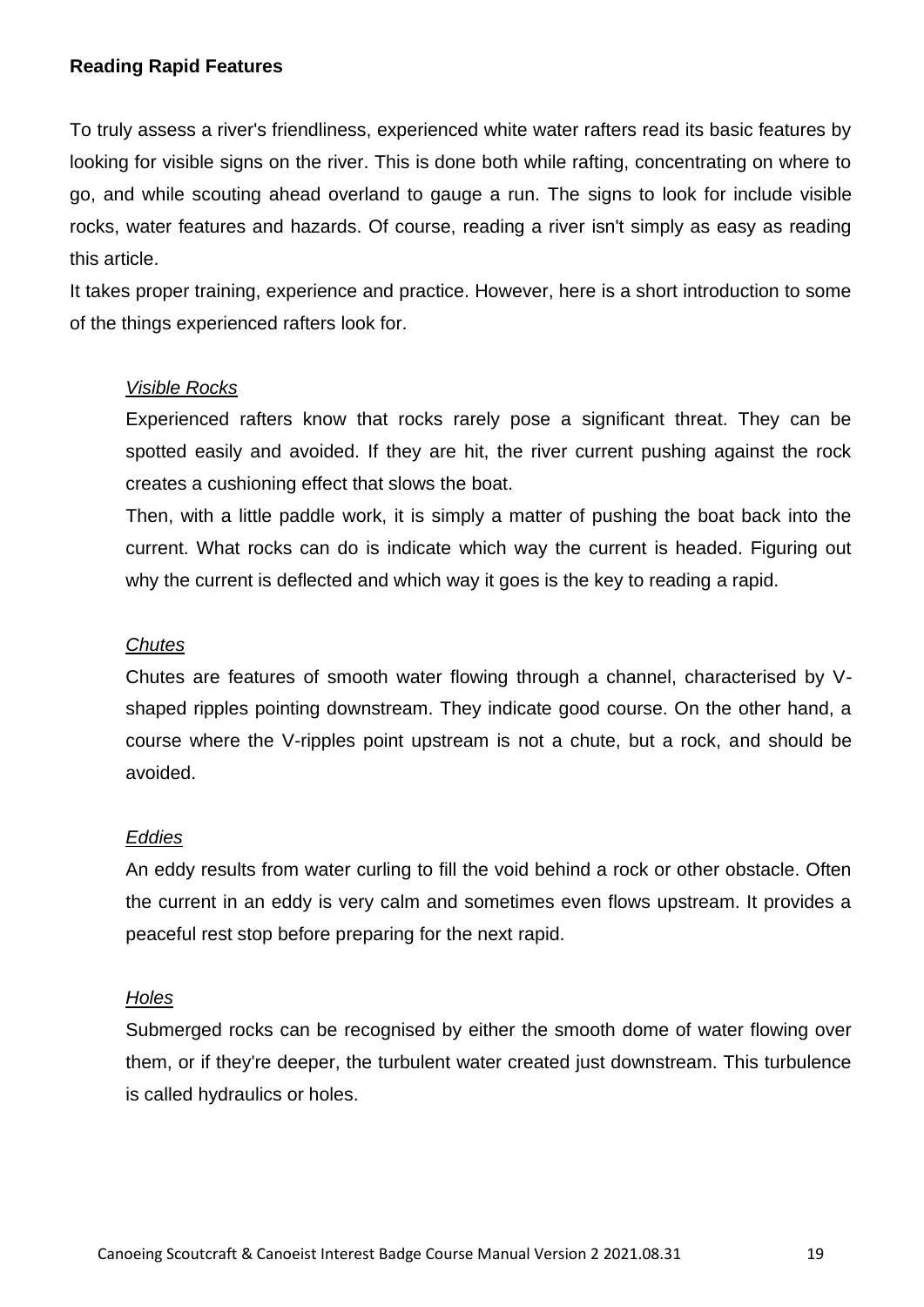The friendliest shallow holes create waves in front of the rock. However, there are numerous different types and names of hydraulics, some very dangerous, depending on the gradient, volume of water, and size of the rock. Common names include: ledge hole, souse hole, wave, stoppers, reversals, keepers, and pour-overs. If the water pouring over the rock has only a horizon line and little frothy waves, chances are it is a deep ledge hole or souse hole. With these holes water pores in from all sides and also back on itself, creating a backwave. In large ledge holes, the backwave can be very powerful and hard to escape. These holes are dangerous and should be avoided.

### *Hazards*

Anything in the water is dangerous: trees, branches, old cars, bridge pylons. The experienced rafter continually scans the river, watching for anything unusual. A strainer is an obstruction, usually a tree branch, that is lodged in the river but allows water to flow past. These are among the most serious trapping hazards for rafters.

### *Heath risks*

Any time one enters the water there are a number of health risks.

| Risk                              | Prevention                         |
|-----------------------------------|------------------------------------|
| Drowning                          | Lifejacket, follow safety rules on |
|                                   | the river                          |
| Waterborne diseases (diarhorrea,  | Do not drink river water without   |
| typhoid, cholera)                 | purifying                          |
| Hyperthermia                      | Correct clothing and sun           |
|                                   | protection                         |
| Hypothermia                       | Correct clothing                   |
| Hypoglycemia / dehydration        | Good nutrition / drinking          |
| Cuts, scratches getting infection | Clean cut and scratches with       |
| from pollution                    | disinfect as soon as possible      |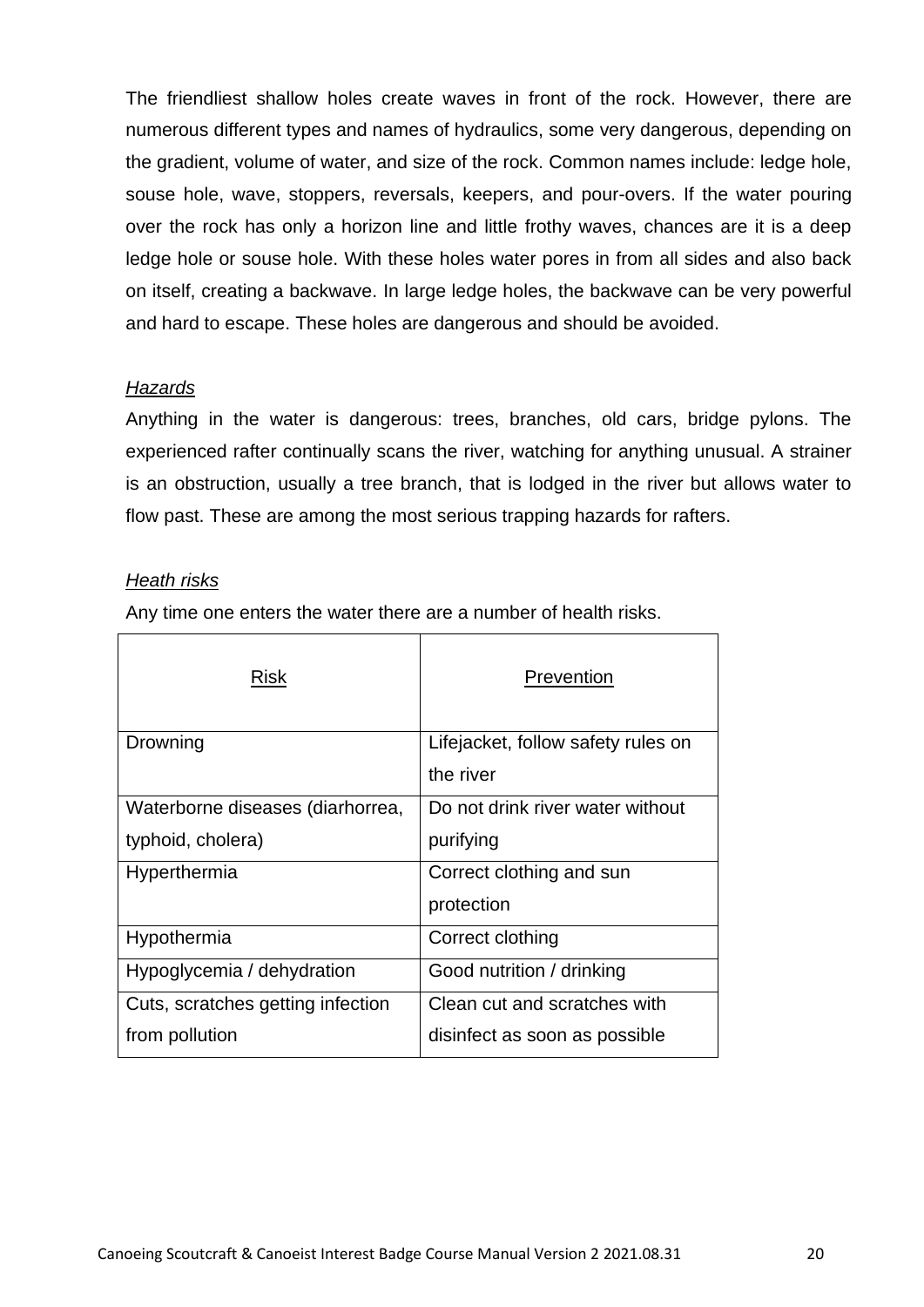# **(8) Universal River Signs**

•

*These signals may be substituted with an alternate set of signals agreed upon by the group.*



## **Stop**

Potential Hazard Ahead. Wait for **"all clear"** signal before proceeding, or scout ahead. Form a horizontal bar with your outstretched arms. Those seeing the signal should pass it back to others in the party. -



### **Help/Emergency**

Assist the signaler as quickly as possible. Give three long blasts on a police whistle while waving a paddle, helmet or life vest over your head. If a whistle is not available, use the visual signal alone. A whistle is best carried on a lanyard attached to your life vest.